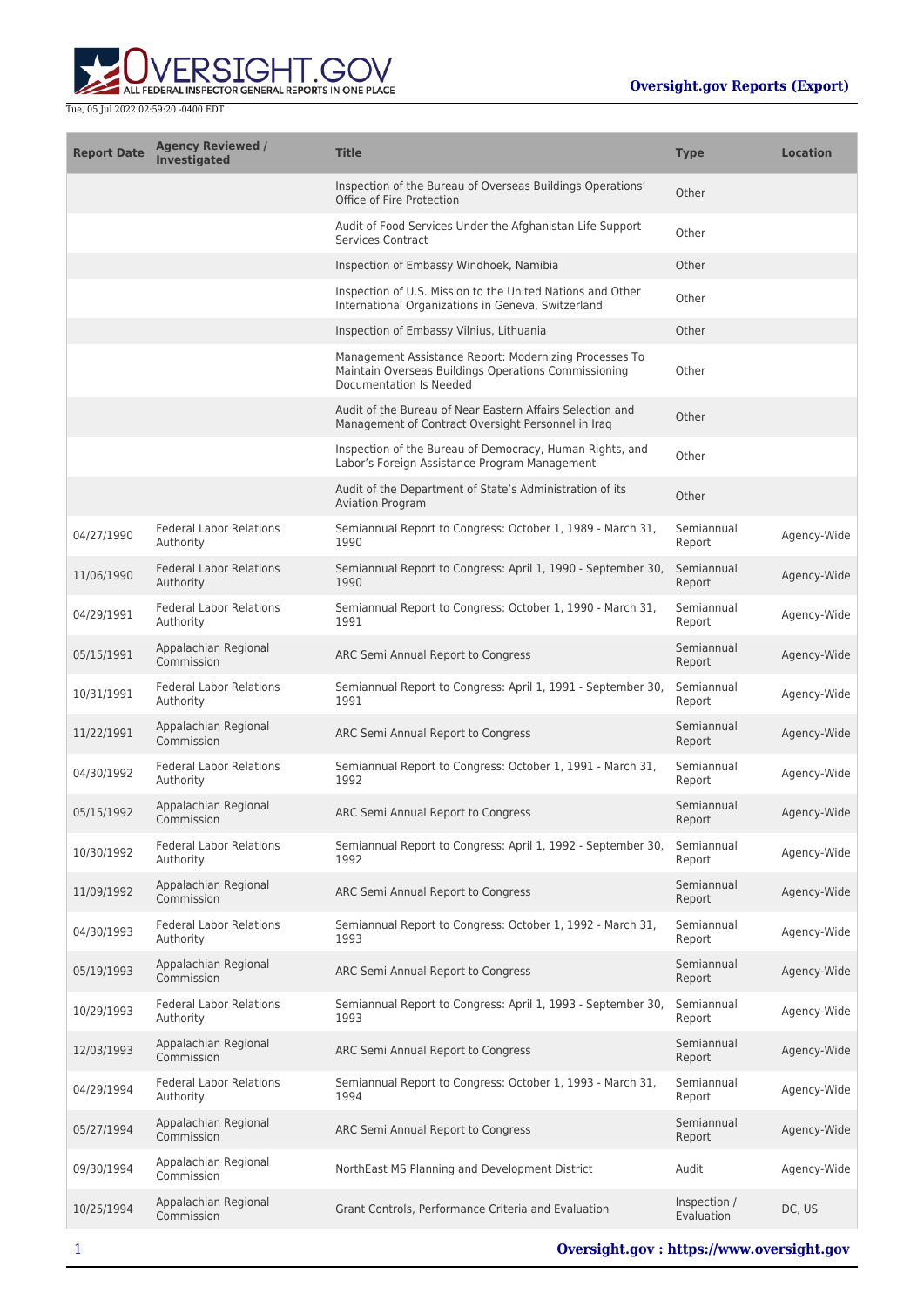# **Oversight.gov Reports (Export)**



| <b>Report Date</b> | <b>Agency Reviewed /</b><br><b>Investigated</b> | <b>Title</b>                                                         | <b>Type</b>                | <b>Location</b> |
|--------------------|-------------------------------------------------|----------------------------------------------------------------------|----------------------------|-----------------|
| 10/26/1994         | <b>Federal Labor Relations</b><br>Authority     | Semiannual Report to Congress: April 1, 1994 - September 30,<br>1994 | Semiannual<br>Report       | Agency-Wide     |
| 10/27/1994         | Appalachian Regional<br>Commission              | Regional Tourism Initiative                                          | Review                     | KY, US          |
| 12/05/1994         | Appalachian Regional<br>Commission              | J-1 Visa Waiver - MD                                                 | Inspection /<br>Evaluation | MD, US          |
| 12/05/1994         | Appalachian Regional<br>Commission              | ARC Semi Annual Report to Congress                                   | Semiannual<br>Report       | Agency-Wide     |
| 12/08/1994         | Appalachian Regional<br>Commission              | J-1 Visa Waiver - VA                                                 | Inspection /<br>Evaluation | VA, US          |
| 12/08/1994         | Appalachian Regional<br>Commission              | J-1 Visa Waiver - WV                                                 | Inspection /<br>Evaluation | WV, US          |
| 12/19/1994         | Appalachian Regional<br>Commission              | J-1 Visa Waiver - WV                                                 | Inspection /<br>Evaluation | WV, US          |
| 12/21/1994         | Appalachian Regional<br>Commission              | Review of the Research Foundation of State University of NY          | Review                     | NY, US          |
| 12/23/1994         | Appalachian Regional<br>Commission              | J-1 Visa Waiver - WV                                                 | Review                     | WV, US          |
| 01/04/1995         | Appalachian Regional<br>Commission              | WV Department of Commerce Labor and Environmental<br>Resources       | Audit                      | Agency-Wide     |
| 02/22/1995         | Appalachian Regional<br>Commission              | Consolidated Technical Assistance Grant - AL                         | Audit                      | AL, US          |
| 03/07/1995         | Appalachian Regional<br>Commission              | J-1 Visa Waiver - AL                                                 | Inspection /<br>Evaluation | AL, US          |
| 03/08/1995         | Appalachian Regional<br>Commission              | LEED Grant - Economic Development Institute                          | Audit                      | AL, US          |
| 03/09/1995         | Appalachian Regional<br>Commission              | J-1 Visa Waiver - AL                                                 | Inspection /<br>Evaluation | AL, US          |
| 03/28/1995         | Appalachian Regional<br>Commission              | Enterprise Development Program                                       | Audit                      | PA, US          |
| 03/28/1995         | Appalachian Regional<br>Commission              | Upper Catawba River Basin Water Quality Program                      | Audit                      | NC, US          |
| 03/28/1995         | Appalachian Regional<br>Commission              | <b>SEDA - Council of Governments</b>                                 | Audit                      | PA, US          |
| 03/28/1995         | Appalachian Regional<br>Commission              | Buckeye Hills-Hocking Valley Regional Development                    | Audit                      | OH, US          |
| 03/28/1995         | Appalachian Regional<br>Commission              | OH Valley Regional Development Commission                            | Audit                      | OH, US          |
| 03/28/1995         | Appalachian Regional<br>Commission              | NC Western Piedmont Council of Government                            | Audit                      | NC, US          |
| 03/28/1995         | Appalachian Regional<br>Commission              | SC Appalachian Council of Governments - RLF                          | Audit                      | SC, US          |
| 03/31/1995         | Appalachian Regional<br>Commission              | MS Resource Center Development Project                               | Audit                      | MS, US          |
| 03/31/1995         | Appalachian Regional<br>Commission              | Business Development RLF - SC                                        | Audit                      | Agency-Wide     |
| 03/31/1995         | Appalachian Regional<br>Commission              | Seneca Trail Resource Conservation and Development Council Review    |                            | NY, US          |
| 04/12/1995         | Appalachian Regional<br>Commission              | Excellence Project at Dalton High School                             | Audit                      | GA, US          |
| 04/25/1995         | Appalachian Regional<br>Commission              | Dental Care for Appalachia Children                                  | Audit                      | KY, US          |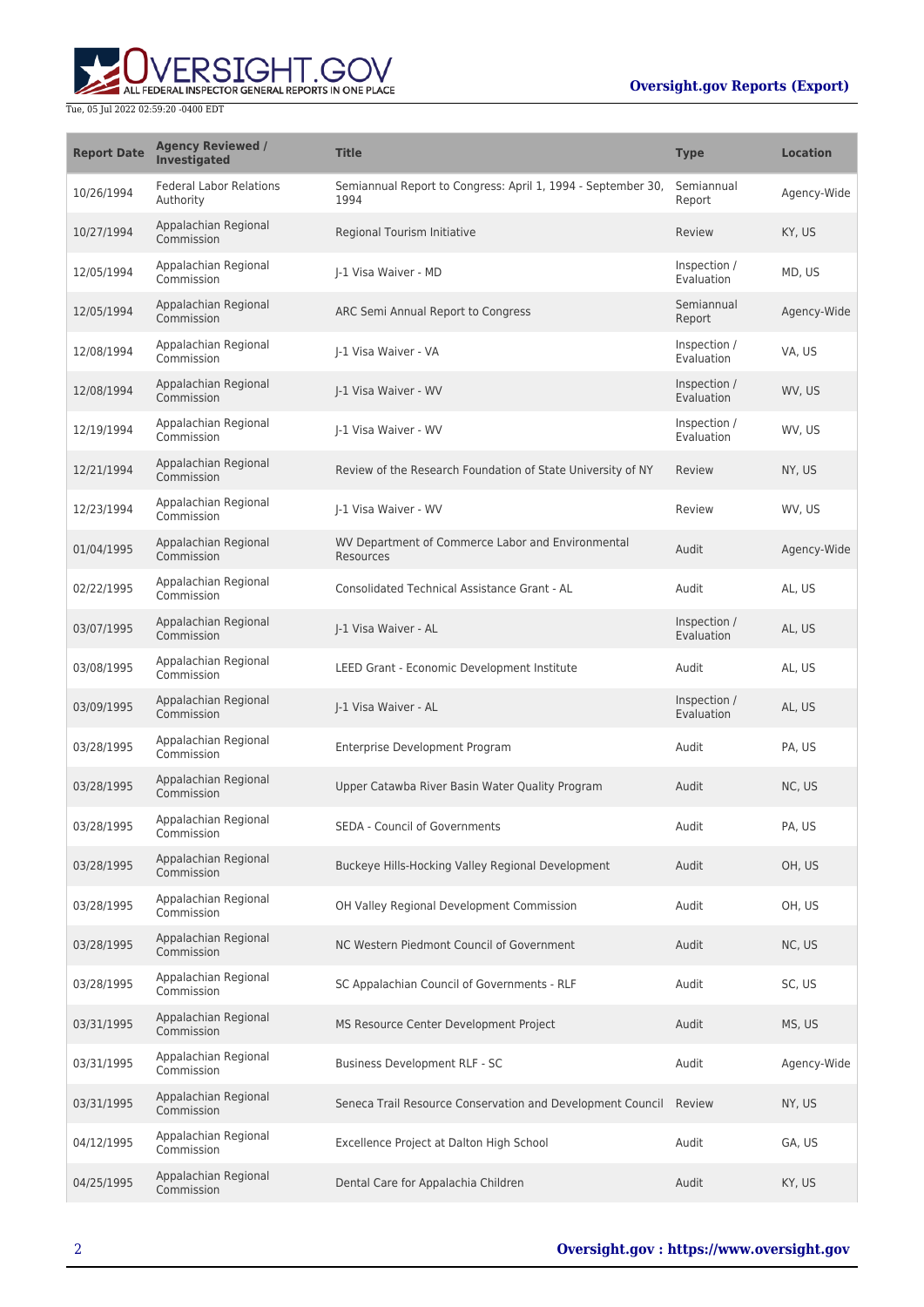# **Oversight.gov Reports (Export)**



| <b>Report Date</b> | <b>Agency Reviewed /</b><br><b>Investigated</b> | <b>Title</b>                                                                            | <b>Type</b>                | <b>Location</b> |
|--------------------|-------------------------------------------------|-----------------------------------------------------------------------------------------|----------------------------|-----------------|
| 04/27/1995         | Appalachian Regional<br>Commission              | Western MD Multi Bank Community Development Corporation                                 | Audit                      | MD, US          |
| 04/27/1995         | Appalachian Regional<br>Commission              | Western MD Community College Video Network                                              | Audit                      | MD, US          |
| 04/27/1995         | Appalachian Regional<br>Commission              | Tri-County Council for Western MD                                                       | Audit                      | MD, US          |
| 04/28/1995         | Appalachian Regional<br>Commission              | Building the Economic Cornerstone of WV                                                 | Review                     | WV, US          |
| 04/28/1995         | <b>Federal Labor Relations</b><br>Authority     | Semiannual Report to Congress: October 1, 1994 - March 31,<br>1995                      | Semiannual<br>Report       | Agency-Wide     |
| 05/01/1995         | Appalachian Regional<br>Commission              | Controls over Contracts/Grants with Expired Performance<br>Periods                      | Review                     | DC, US          |
| 05/02/1995         | Appalachian Regional<br>Commission              | NC Department of Administration - Consolidated Technical<br>Assistance Grant            | Audit                      | NC, US          |
| 05/08/1995         | Appalachian Regional<br>Commission              | Review of Hindman Settlement School                                                     | Review                     | KY, US          |
| 05/18/1995         | Appalachian Regional<br>Commission              | ARC Semi Annual Report to Congress                                                      | Semiannual<br>Report       | Agency-Wide     |
| 06/05/1995         | Appalachian Regional<br>Commission              | Infrastructure Development for the 21st Century                                         | Audit                      | VA, US          |
| 06/20/1995         | Appalachian Regional<br>Commission              | Review of TN Center for Research and Development                                        | Review                     | TN, US          |
| 06/30/1995         | Appalachian Regional<br>Commission              | Full Time School/Summer Tutorial Program for Dyslexic<br><b>Students</b>                | Review                     | KY, US          |
| 07/11/1995         | Appalachian Regional<br>Commission              | NY State Summer Institutes Grant                                                        | Review                     | NY, US          |
| 08/01/1995         | Appalachian Regional<br>Commission              | <b>WV Telelearning Network</b>                                                          | Audit                      | WV, US          |
| 08/25/1995         | Appalachian Regional<br>Commission              | Review of Friendship House Inc.                                                         | Review                     | GA, US          |
| 09/25/1995         | Appalachian Regional<br>Commission              | Review of TN Department of Education Adult Literacy                                     | Review                     | Agency-Wide     |
| 09/26/1995         | Appalachian Regional<br>Commission              | Review of Ohio Department of Development, Appalachian<br>Industrial Re-training Project | Review                     | OH, US          |
| 09/28/1995         | Appalachian Regional<br>Commission              | Review of Health Care Information                                                       | Review                     | OH, US          |
| 09/30/1995         | Appalachian Regional<br>Commission              | Flexible Manufacturing Networks                                                         | Review                     | Agency-Wide     |
| 10/10/1995         | Appalachian Regional<br>Commission              | Review of Seedling Grants Program                                                       | Audit                      | KY, US          |
| 10/10/1995         | Appalachian Regional<br>Commission              | TN Department of Economic and Community Devlopment                                      | Audit                      | TN, US          |
| 11/03/1995         | Appalachian Regional<br>Commission              | ARC Semi Annual Report to Congress                                                      | Semiannual<br>Report       | Agency-Wide     |
| 11/29/1995         | Appalachian Regional<br>Commission              | RLF Enterprise Development Grants and Regional Incubator<br>Grant                       | Review                     | Agency-Wide     |
| 11/30/1995         | Appalachian Regional<br>Commission              | Rural Health Care Expansion Project                                                     | Review                     | WV, US          |
| 12/13/1995         | Appalachian Regional<br>Commission              | <b>Consolidated Technical Assistance Grant - NY</b>                                     | Audit                      | NY, US          |
| 12/15/1995         | Appalachian Regional<br>Commission              | J-1 Visa Waiver - KY                                                                    | Inspection /<br>Evaluation | KY, US          |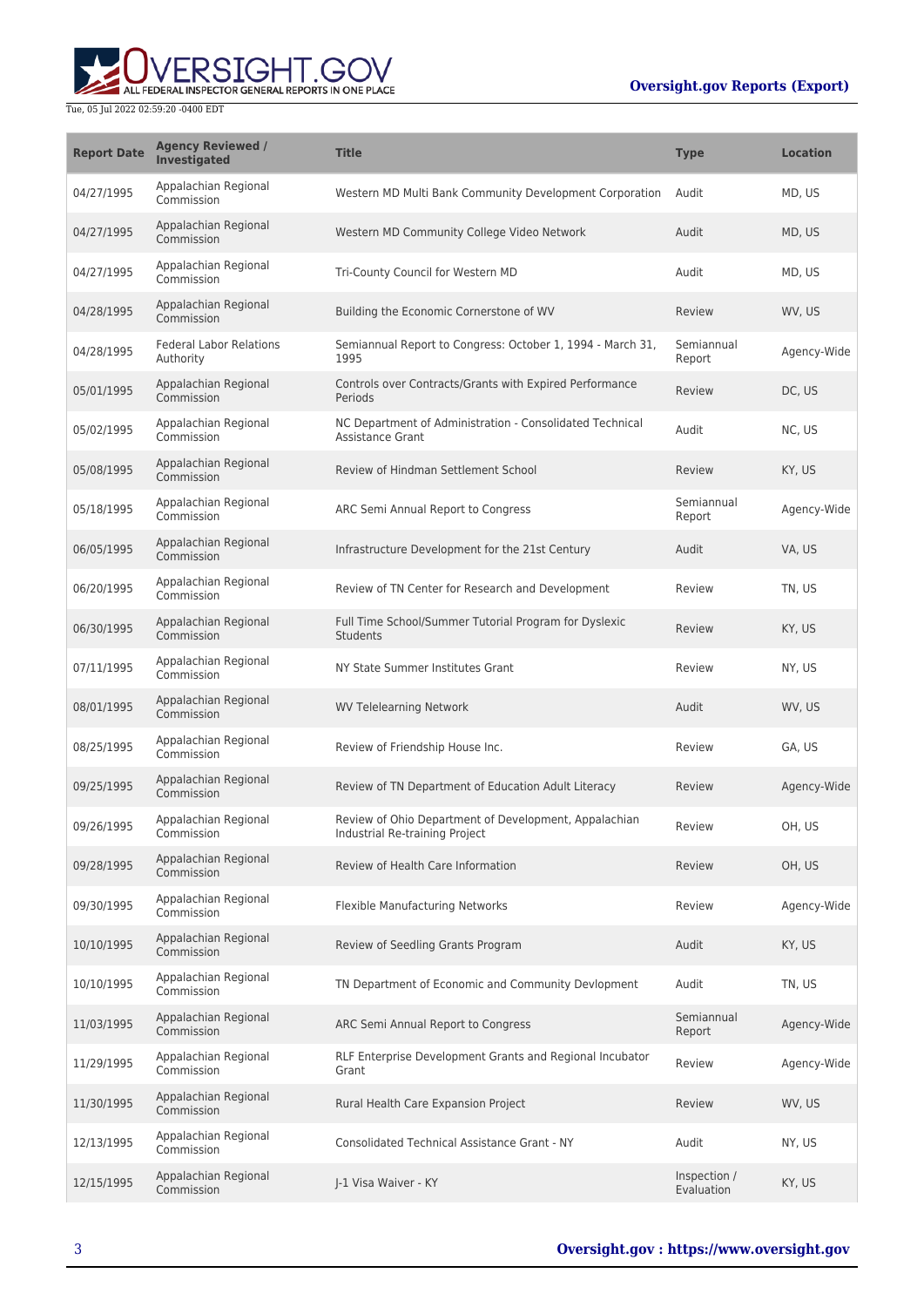

| <b>Report Date</b> | <b>Agency Reviewed /</b><br><b>Investigated</b> | <b>Title</b>                                                                                                         | <b>Type</b>                       | <b>Location</b>              |
|--------------------|-------------------------------------------------|----------------------------------------------------------------------------------------------------------------------|-----------------------------------|------------------------------|
| 12/15/1995         | Appalachian Regional<br>Commission              | I-1 Visa Waiver - WV                                                                                                 | Inspection /<br>Evaluation        | WV, US                       |
| 12/18/1995         | Appalachian Regional<br>Commission              | J-1 Visa Waiver - Survey Selected Health Care Providers                                                              | Inspection /<br>Evaluation        | Agency-Wide                  |
| 12/20/1995         | Appalachian Regional<br>Commission              | I-1 Visa Waiver - KY                                                                                                 | Inspection /<br>Evaluation        | KY, US                       |
| 12/21/1995         | Appalachian Regional<br>Commission              | Appalachian Workforce Development Project                                                                            | Audit                             | PA, US                       |
| 01/02/1996         |                                                 | 1993 CROP DISASTER PAYMENTS - BROOKS/JIM HOGG COS.,<br>TX                                                            | Audit                             |                              |
| 01/02/1996         | Appalachian Regional<br>Commission              | Memorandum Report on ARC Travel Vouchers and<br><b>Reimbursement Calculations</b>                                    | Inspection /<br>Evaluation        | DC, US                       |
| 01/17/1996         | Appalachian Regional<br>Commission              | Enhancing Manufacturing Competitiveness in Appalachia                                                                | Audit                             | OH, US                       |
| 02/28/1996         | Appalachian Regional<br>Commission              | Review of Onan Corporation Employee Training Program                                                                 | Audit                             | AL, US                       |
| 03/21/1996         | Appalachian Regional<br>Commission              | Response to Survey on Grantee Claims Processing                                                                      | Inspection /<br>Evaluation        | DC, US                       |
| 03/22/1996         | Appalachian Regional<br>Commission              | Interim Survey Report of ARC Grants Awarded for Industrial<br>Park Site Improvements                                 | Inspection /<br><b>Evaluation</b> | Agency-Wide                  |
| 03/26/1996         | Appalachian Regional<br>Commission              | Report on Research Foundation of SUNY Regional<br>Development Initiative to Enhance Manufacturing<br>Competitiveness | Review                            | NY, US                       |
| 03/27/1996         | Appalachian Regional<br>Commission              | Three River Waste Management Authority                                                                               | Audit                             | MS, US                       |
| 03/29/1996         | Appalachian Regional<br>Commission              | I-1 Visa Waiver - SC                                                                                                 | Inspection /<br>Evaluation        | SC, US                       |
| 04/03/1996         | Appalachian Regional<br>Commission              | J-1 Visa Waiver - SC                                                                                                 | Inspection /<br>Evaluation        | SC, US                       |
| 04/03/1996         | Appalachian Regional<br>Commission              | Cullman Water Reservoir Project                                                                                      | Audit                             | AL, US                       |
| 04/19/1996         | Appalachian Regional<br>Commission              | Review of Interactive Distance Learning Network                                                                      | Audit                             | AL, US                       |
| 04/29/1996         | <b>Federal Labor Relations</b><br>Authority     | Semiannual Report to Congress: October 1, 1995 - March 31,<br>1996                                                   | Semiannual<br>Report              | Agency-Wide                  |
| 05/01/1996         | Appalachian Regional<br>Commission              | Immunization Outreach Program for Appalachian Children                                                               | Audit                             | SC, US                       |
| 05/02/1996         | Appalachian Regional<br>Commission              | <b>Consolidated Technical Assistance Grant - MS</b>                                                                  | Audit                             | • MS, US<br>$\bullet$ MS, US |
| 05/05/1996         | Appalachian Regional<br>Commission              | Financial Statements and Single Audit Review - North Central<br><b>PA</b>                                            | Inspection /<br>Evaluation        | Agency-Wide                  |
| 05/15/1996         | Appalachian Regional<br>Commission              | WV Rural Development Council Empowerment Zone &<br><b>Enterprise Communities Program</b>                             | Audit                             | WV, US                       |
| 05/15/1996         | Appalachian Regional<br>Commission              | Kanawha County Schools Regulatory Training Center                                                                    | Audit                             | WV, US                       |
| 05/15/1996         | Appalachian Regional<br>Commission              | Alliance for the Arts                                                                                                | Audit                             | WV, US                       |
| 05/17/1996         | Appalachian Regional<br>Commission              | ARC Semi Annual Report to Congress                                                                                   | Semiannual<br>Report              | Agency-Wide                  |
| 05/29/1996         | Appalachian Regional<br>Commission              | ARC Memorandums of Understanding and Agreement                                                                       | Review                            | Agency-Wide                  |
| 06/14/1996         | Appalachian Regional<br>Commission              | NC Department of Human Resources                                                                                     | Audit                             | NC, US                       |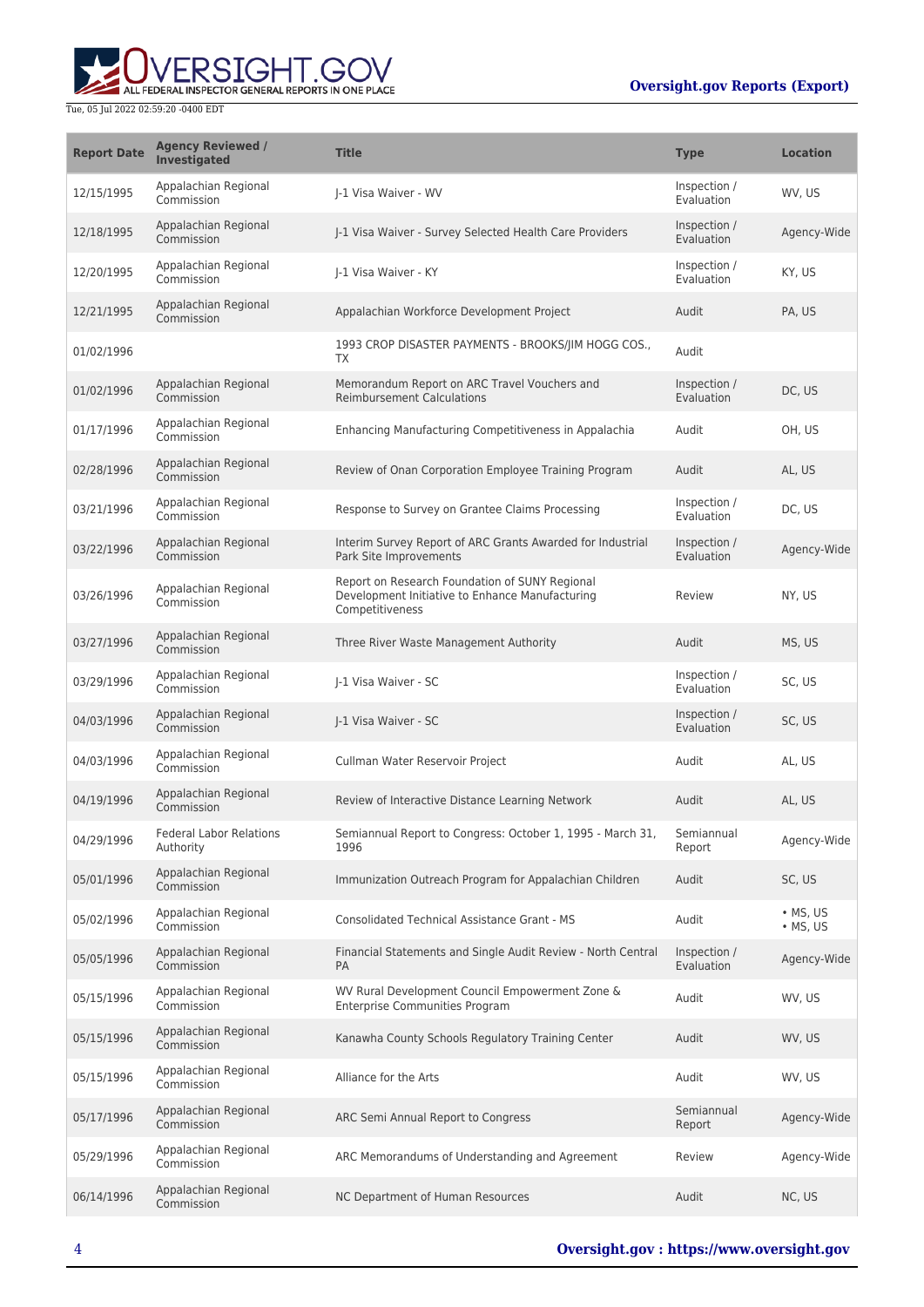

| <b>Report Date</b> | <b>Agency Reviewed /</b><br>Investigated | <b>Title</b>                                                                                      | <b>Type</b>                | <b>Location</b>                  |
|--------------------|------------------------------------------|---------------------------------------------------------------------------------------------------|----------------------------|----------------------------------|
| 07/12/1996         | Appalachian Regional<br>Commission       | Towns County Drop-out Prevention Project                                                          | Audit                      | GA, US                           |
| 07/19/1996         | Appalachian Regional<br>Commission       | Murray County Apprenticeship Program                                                              | Audit                      | GA, US                           |
| 07/25/1996         | Appalachian Regional<br>Commission       | Volunteers for Communities Program                                                                | Audit                      | VA, US                           |
| 07/30/1996         | Appalachian Regional<br>Commission       | Consolidated Technical Assistance Grant - PA                                                      | Audit                      | PA, US                           |
| 07/31/1996         | Appalachian Regional<br>Commission       | Whitfield County Apprenticeship Program                                                           | Audit                      | GA, US                           |
| 07/31/1996         | Appalachian Regional<br>Commission       | Review of Status of Service Contracts                                                             | Review                     | DC, US                           |
| 08/01/1996         | Appalachian Regional<br>Commission       | Controls over Contracts/Grants with Expired Performance<br>Periods                                | Review                     | DC, US                           |
| 08/02/1996         | Appalachian Regional<br>Commission       | I-1 Visa Waiver - GA                                                                              | Inspection /<br>Evaluation | GA, US                           |
| 08/16/1996         | Appalachian Regional<br>Commission       | Southern Technology Council                                                                       | Review                     | Agency-Wide                      |
| 08/16/1996         | Appalachian Regional<br>Commission       | Southern Growth Policies Board                                                                    | Audit                      | Agency-Wide                      |
| 08/16/1996         | Appalachian Regional<br>Commission       | Southern Technology Council                                                                       | Review                     | Agency-Wide                      |
| 08/27/1996         | Appalachian Regional<br>Commission       | Digitization of Cadastral Maps                                                                    | Review                     | VA, US                           |
| 08/27/1996         | Appalachian Regional<br>Commission       | Southern Tier East Regional Development Board - NY                                                | Audit                      | NY, US                           |
| 08/28/1996         | Appalachian Regional<br>Commission       | MD Department of Business and Economic Development                                                | Audit                      | MD, US                           |
| 08/28/1996         | Appalachian Regional<br>Commission       | Report of Applying Agreed-Upon Procedures - MD Department<br>of Business and Economic Development | Audit                      | MD, US                           |
| 08/30/1996         | Appalachian Regional<br>Commission       | LDD and the Multi-County Shared and Distributed GIS System                                        | Audit                      | VA, US                           |
| 09/08/1996         |                                          | <b>EMERGENCY FEED PROGRAM IN TEXAS</b>                                                            | Audit                      |                                  |
| 09/11/1996         | Appalachian Regional<br>Commission       | Report of Applying Agreed-Upon Procedures - Concord College Audit                                 |                            | WV, US                           |
| 09/17/1996         | Appalachian Regional<br>Commission       | Local Affiliate Matching Grant Program                                                            | Audit                      | KY, US                           |
| 09/23/1996         | Appalachian Regional<br>Commission       | Memorandum Report on the Review of the Regional VI<br>Planning and Development Council            | Audit                      | WV, US                           |
| 09/30/1996         | Appalachian Regional<br>Commission       | J-1 Visa Waiver - MS                                                                              | Inspection /<br>Evaluation | $\cdot$ TN, US<br>$\cdot$ TN, US |
| 09/30/1996         | Appalachian Regional<br>Commission       | America's Scenic Triangle Tourism Inititative                                                     | Audit                      | TN, US                           |
| 09/30/1996         | Appalachian Regional<br>Commission       | Enterprise Development Program                                                                    | Audit                      | PA, US                           |
| 09/30/1996         | Appalachian Regional<br>Commission       | Accelerated Grinder Trainer Program                                                               | Audit                      | PA, US                           |
| 09/30/1996         | Appalachian Regional<br>Commission       | Administrative Grant and Enterprise Development Grant                                             | Audit                      | PA, US                           |
| 10/01/1996         | Appalachian Regional<br>Commission       | Review of Jesse Owens Memorial Park Project                                                       | Review                     | AL, US                           |
| 10/10/1996         | Appalachian Regional<br>Commission       | Review of Tourism Project                                                                         | Audit                      | MS, US                           |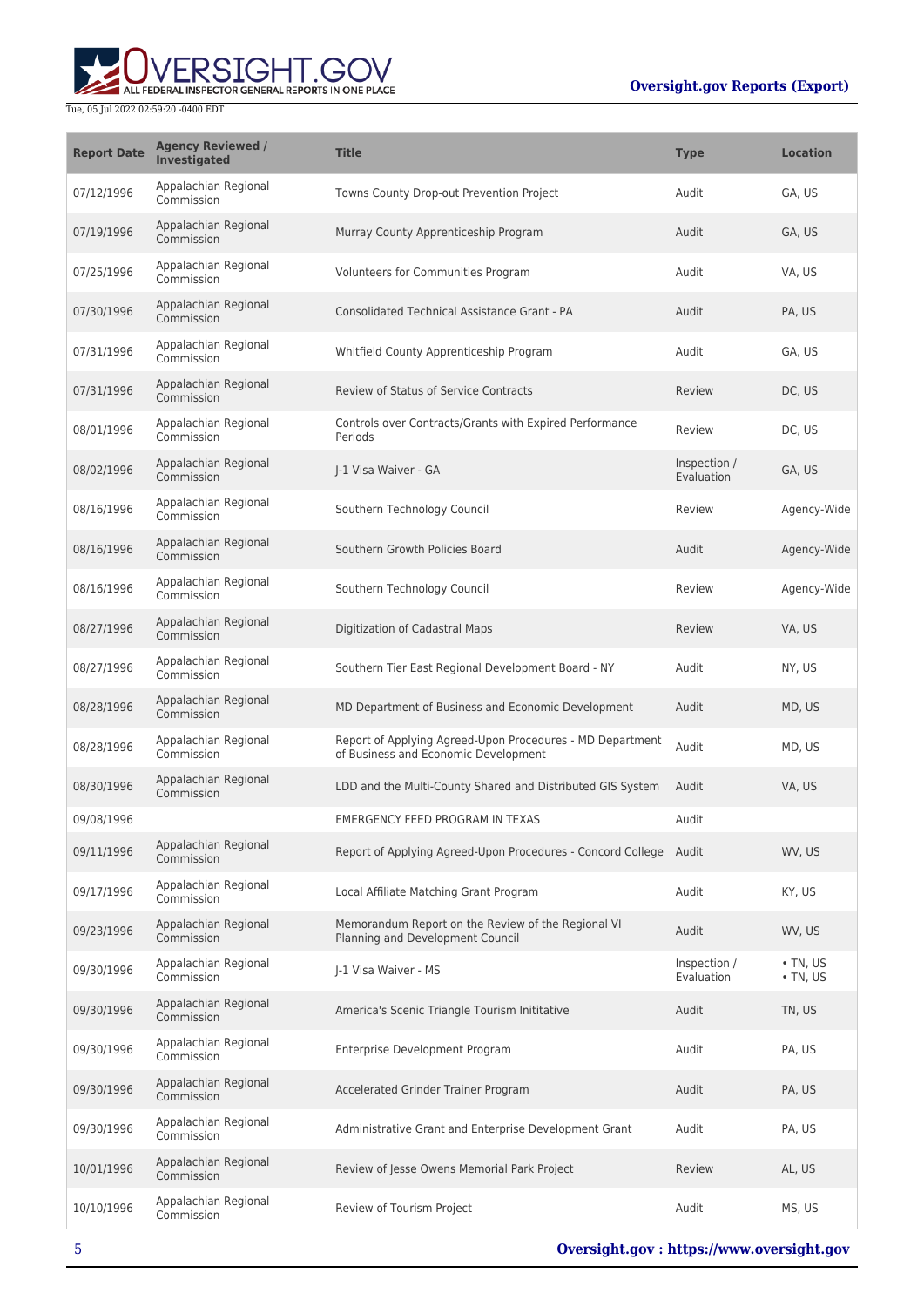

| <b>Report Date</b> | <b>Agency Reviewed /</b><br><b>Investigated</b> | <b>Title</b>                                                                        | <b>Type</b>                | <b>Location</b> |
|--------------------|-------------------------------------------------|-------------------------------------------------------------------------------------|----------------------------|-----------------|
| 10/11/1996         | Appalachian Regional<br>Commission              | Implementation of the Family Center                                                 | Audit                      | PA, US          |
| 10/15/1996         | Appalachian Regional<br>Commission              | Alliance for Manufacturing Competitiveness Phase II                                 | Audit                      | NY, US          |
| 10/18/1996         | Appalachian Regional<br>Commission              | Municipal Partnership Demonstration                                                 | Audit                      | NY, US          |
| 10/18/1996         | Appalachian Regional<br>Commission              | Rail Line Preservation                                                              | Audit                      | NY, US          |
| 10/18/1996         | Appalachian Regional<br>Commission              | Southern Tier West Regional Planning and Development                                | Audit                      | NY, US          |
| 10/22/1996         | Appalachian Regional<br>Commission              | J-1 Visa Waiver - MS                                                                | Inspection /<br>Evaluation | Agency-Wide     |
| 10/25/1996         | Appalachian Regional<br>Commission              | J-1 Waiver Program MDO Medical Services, Inc.                                       | Inspection /<br>Evaluation | Agency-Wide     |
| 10/25/1996         | Appalachian Regional<br>Commission              | <b>Housing Technical Assistance</b>                                                 | Audit                      | NY, US          |
| 10/29/1996         | Appalachian Regional<br>Commission              | Memorandum on Concord College WV                                                    | Audit                      | WV, US          |
| 10/31/1996         | <b>Federal Labor Relations</b><br>Authority     | Semiannual Report to Congress: April 1, 1996 - September 30,<br>1996                | Semiannual<br>Report       | Agency-Wide     |
| 11/01/1996         | Appalachian Regional<br>Commission              | J-1 Visa Waiver - SC                                                                | Inspection /<br>Evaluation | SC, US          |
| 11/29/1996         | Appalachian Regional<br>Commission              | ARC Semi Annual Report to Congress                                                  | Semiannual<br>Report       | Agency-Wide     |
| 12/23/1996         | Appalachian Regional<br>Commission              | Development of long term strategic for economic<br>development                      | Audit                      | KY, US          |
| 01/07/1997         | Appalachian Regional<br>Commission              | Review of Equipment Purchase with ARC Grant Funds                                   | Inspection /<br>Evaluation | SC, US          |
| 01/14/1997         | Appalachian Regional<br>Commission              | Newborn Screening Project                                                           | Audit                      | AL, US          |
| 01/28/1997         | Appalachian Regional<br>Commission              | Home Health Telecommunications Project & Nurse<br>Practitioner Telemedicine Project | Audit                      | SC, US          |
| 02/18/1997         | Appalachian Regional<br>Commission              | J-1 Visa Waiver - KY                                                                | Inspection /<br>Evaluation | KY, US          |
| 02/20/1997         | Appalachian Regional<br>Commission              | Report on Applying Agreed Upon Procedures to NC<br>Department of Administration     | Audit                      | NC, US          |
| 02/20/1997         | Appalachian Regional<br>Commission              | Report of Applying Agreed-Upon Procedures - NC Department<br>of Administration      | Audit                      | NC, US          |
| 03/03/1997         | Appalachian Regional<br>Commission              | Cooperative Tourism Marketing Program to Attract German<br><b>Travelers</b>         | Audit                      | OH, US          |
| 03/12/1997         | Appalachian Regional<br>Commission              | Heritage Corridor Project                                                           | Audit                      | SC, US          |
| 03/19/1997         | Appalachian Regional<br>Commission              | Development Support System                                                          | Audit                      | SC, US          |
| 03/19/1997         | Appalachian Regional<br>Commission              | Library Telecommunications/Computer Network Project                                 | Audit                      | SC, US          |
| 03/26/1997         | Appalachian Regional<br>Commission              | Update Report on Controls and Contacts with Expired<br><b>Performance Periods</b>   | Inspection /<br>Evaluation | DC, US          |
| 04/28/1997         | Appalachian Regional<br>Commission              | Community Oriented Health Care Project - Financial<br>Statement                     | Audit                      | WV, US          |
| 04/28/1997         | Appalachian Regional<br>Commission              | Land Use Plan                                                                       | Audit                      | PA, US          |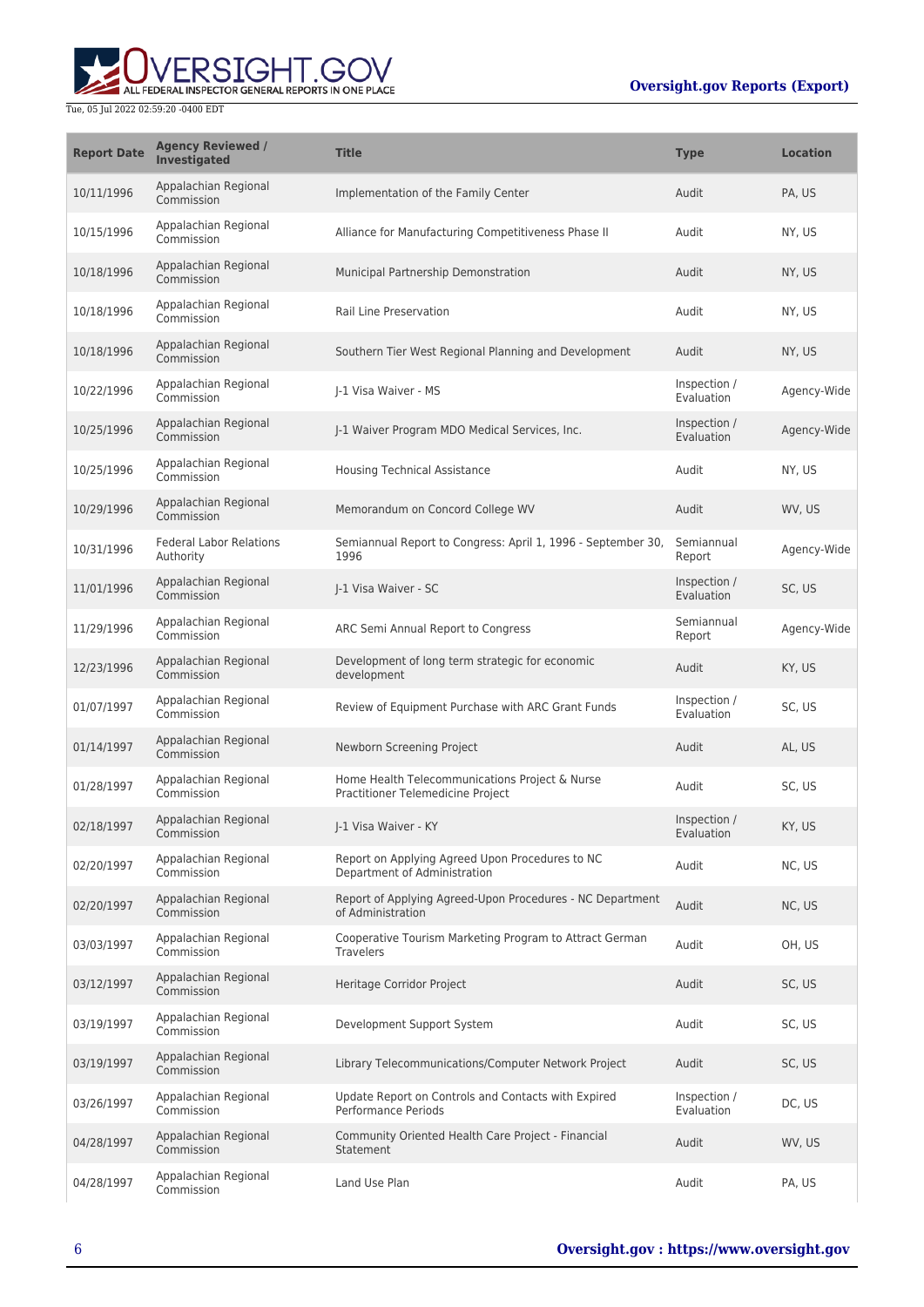# ALL FEDERAL INSPECTOR GENERAL REPORTS IN ONE PLACE Tue, 05 Jul 2022 02:59:20 -0400 EDT

| <b>Report Date</b> | <b>Agency Reviewed /</b><br><b>Investigated</b> | <b>Title</b>                                                                 | <b>Type</b>                | <b>Location</b> |
|--------------------|-------------------------------------------------|------------------------------------------------------------------------------|----------------------------|-----------------|
| 04/28/1997         | Appalachian Regional<br>Commission              | Geotechnical Study for Construction of the Crystal Lake Dam<br>and Reservoir | Audit                      | KY, US          |
| 04/28/1997         | Appalachian Regional<br>Commission              | The Launching Pad - A Business Planning Center                               | Audit                      | KY, US          |
| 04/30/1997         | <b>Federal Labor Relations</b><br>Authority     | Semiannual Report to Congress: October 1, 1996 - March 31,<br>1997           | Semiannual<br>Report       | Agency-Wide     |
| 05/07/1997         | Appalachian Regional<br>Commission              | Technology Learning Center for Workforce Academy                             | Audit                      | GA, US          |
| 05/15/1997         | Appalachian Regional<br>Commission              | Technology for Literacy Program Phase II                                     | Audit                      | GA, US          |
| 05/22/1997         | Appalachian Regional<br>Commission              | ARC Semi Annual Report to Congress                                           | Semiannual<br>Report       | Agency-Wide     |
| 05/27/1997         | Appalachian Regional<br>Commission              | MD Department of Transportation State Highway<br>Administration              | Audit                      | MD, US          |
| 07/02/1997         | Appalachian Regional<br>Commission              | Development of a Strategic Vision for the Economy of the<br>state            | Audit                      | TN, US          |
| 07/09/1997         | Appalachian Regional<br>Commission              | Technology 2020                                                              | Audit                      | TN, US          |
| 07/21/1997         | Appalachian Regional<br>Commission              | <b>Consolidated Technical Assistance Grant - KY</b>                          | Audit                      | KY, US          |
| 07/25/1997         | Appalachian Regional<br>Commission              | KY Appalachia Task Force Strategic Planning Initiative                       | Audit                      | KY, US          |
| 07/29/1997         | Appalachian Regional<br>Commission              | Enhancing Microcomputer Capacity for Improved Capital<br>Planning            | Audit                      | NY, US          |
| 07/31/1997         | Appalachian Regional<br>Commission              | Rural NY Health Network Project                                              | Audit                      | NY, US          |
| 08/04/1997         | Appalachian Regional<br>Commission              | Regional Geographic Information System                                       | Audit                      | PA, US          |
| 08/04/1997         | Appalachian Regional<br>Commission              | Sustainable Communities Initiative                                           | Audit                      | KY, US          |
| 08/13/1997         | Appalachian Regional<br>Commission              | Advanced Manufacturing Resource Center                                       | Audit                      | NY, US          |
| 08/21/1997         | Appalachian Regional<br>Commission              | Memorandum Report on Contracting and Procurement<br>Practices                | Audit                      | PA, US          |
| 08/27/1997         | Appalachian Regional<br>Commission              | Base Quality System Development and Implementation<br>Project                | Audit                      | NY, US          |
| 09/10/1997         | Appalachian Regional<br>Commission              | I-1 Visa Waiver - AL                                                         | Inspection /<br>Evaluation | AL, US          |
| 09/16/1997         | Appalachian Regional<br>Commission              | Status of Chautaugua County Industrial Development Agency                    | Audit                      | Agency-Wide     |
| 09/23/1997         | Appalachian Regional<br>Commission              | Workforce Development Project                                                | Audit                      | PA, US          |
| 09/23/1997         | Appalachian Regional<br>Commission              | State Wide Manufacturing Marketing Network                                   | Audit                      | PA, US          |
| 09/30/1997         | Appalachian Regional<br>Commission              | J-1 Visa Waiver - WV                                                         | Inspection /<br>Evaluation | WV, US          |
| 10/21/1997         | Appalachian Regional<br>Commission              | ARC FY 2007 Financial Management System                                      | Inspection /<br>Evaluation | DC, US          |
| 10/31/1997         | <b>Federal Labor Relations</b><br>Authority     | Semiannual Report to Congress: April 1, 1997 - September 30,<br>1997         | Semiannual<br>Report       | Agency-Wide     |
| 11/18/1997         | Appalachian Regional<br>Commission              | Review of Northeast AL Manufacturing Technology<br>Consortium                | Audit                      | AL, US          |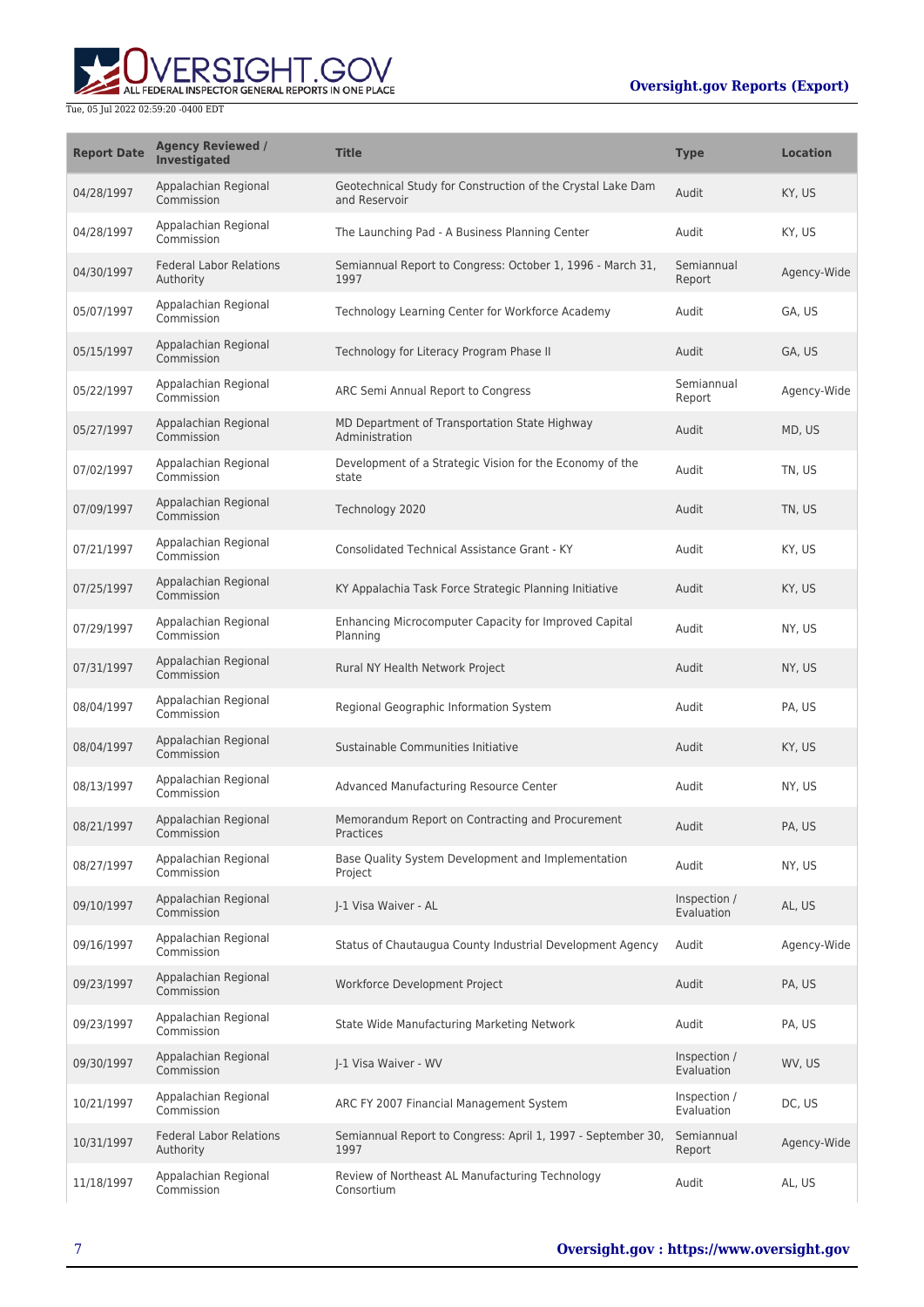

| <b>Report Date</b> | <b>Agency Reviewed /</b><br><b>Investigated</b> | <b>Title</b>                                                                                 | <b>Type</b>                | <b>Location</b> |
|--------------------|-------------------------------------------------|----------------------------------------------------------------------------------------------|----------------------------|-----------------|
| 11/20/1997         | Appalachian Regional<br>Commission              | Distance Learning Expansion Project                                                          | Audit                      | MD, US          |
| 11/20/1997         | Appalachian Regional<br>Commission              | Integrated Microscope Facility                                                               | Audit                      | MD, US          |
| 11/25/1997         | Appalachian Regional<br>Commission              | ARC Semi Annual Report to Congress                                                           | Semiannual<br>Report       | Agency-Wide     |
| 11/27/1997         | Appalachian Regional<br>Commission              | High Performance Computing Equipment for Industry and<br>Academia                            | Audit                      | MD, US          |
| 12/18/1997         | Appalachian Regional<br>Commission              | <b>Consolidated Technical Assistance Grant - PA</b>                                          | Audit                      | PA. US          |
| 12/31/1997         | Appalachian Regional<br>Commission              | Tri-County Council for Western MD                                                            | Audit                      | MD, US          |
| 01/08/1998         | Appalachian Regional<br>Commission              | Review of Leadership and Civic Infrastructure Initiative Project Audit                       |                            | MS, US          |
| 01/12/1998         | Appalachian Regional<br>Commission              | Technology Development Incubator                                                             | Audit                      | SC, US          |
| 01/13/1998         | Appalachian Regional<br>Commission              | <b>Consolidated Technical Assistance Grant - TN</b>                                          | Audit                      | TN, US          |
| 01/16/1998         | Appalachian Regional<br>Commission              | International Business Development in Appalachia TN                                          | Audit                      | TN, US          |
| 02/02/1998         | Appalachian Regional<br>Commission              | Internal Strategic Planning                                                                  | Audit                      | AL, US          |
| 02/04/1998         | Appalachian Regional<br>Commission              | J-1 Visa Waiver - NC                                                                         | Inspection /<br>Evaluation | Agency-Wide     |
| 02/13/1998         | Appalachian Regional<br>Commission              | Morehead State University/St. Clair Medical Center Child Care<br>Center                      | Audit                      | GA, US          |
| 02/13/1998         | Appalachian Regional<br>Commission              | Historic Resource Development Project                                                        | Audit                      | KY, US          |
| 02/26/1998         | Appalachian Regional<br>Commission              | Report of Applying Agreed-Upon Procedures - Appalachian<br>School of Law                     | Audit                      | VA, US          |
| 02/26/1998         | Appalachian Regional<br>Commission              | VA Department of Housing and Community Development                                           | Audit                      | VA, US          |
| 02/28/1998         | Office of Personnel<br>Management               | Report on the Use of Silent PPOs In The Federal Employees<br>Health Benefits Program         | Other                      |                 |
| 03/10/1998         | Appalachian Regional<br>Commission              | Marketing and Business Expansion Program                                                     | Audit                      | PA, US          |
| 03/11/1998         | Appalachian Regional<br>Commission              | Report of Applying Agreed-Upon Procedures                                                    | Audit                      | WV, US          |
| 03/12/1998         | Appalachian Regional<br>Commission              | Manufacturing Assistance Center                                                              | Audit                      | PA, US          |
| 03/13/1998         | Appalachian Regional<br>Commission              | Clay County Board of Health                                                                  | Audit                      | WV, US          |
| 03/16/1998         | Appalachian Regional<br>Commission              | J-1 Visa Waiver - TN                                                                         | Inspection /<br>Evaluation | Agency-Wide     |
| 03/17/1998         | Appalachian Regional<br>Commission              | Report of Applying Agreed-Upon Procedures - The Economic<br>Planning and Development Council | Audit                      | PA, US          |
| 03/18/1998         | Appalachian Regional<br>Commission              | J-1 Visa Waiver - GA                                                                         | Inspection /<br>Evaluation | GA, US          |
| 03/20/1998         | Appalachian Regional<br>Commission              | Report of Applying Agreed-Upon Procedures - The PA State<br>University                       | Audit                      | PA, US          |
| 03/25/1998         | Appalachian Regional<br>Commission              | Textile and Carpet Information Exchange Service<br>Demonstration                             | Audit                      | GA, US          |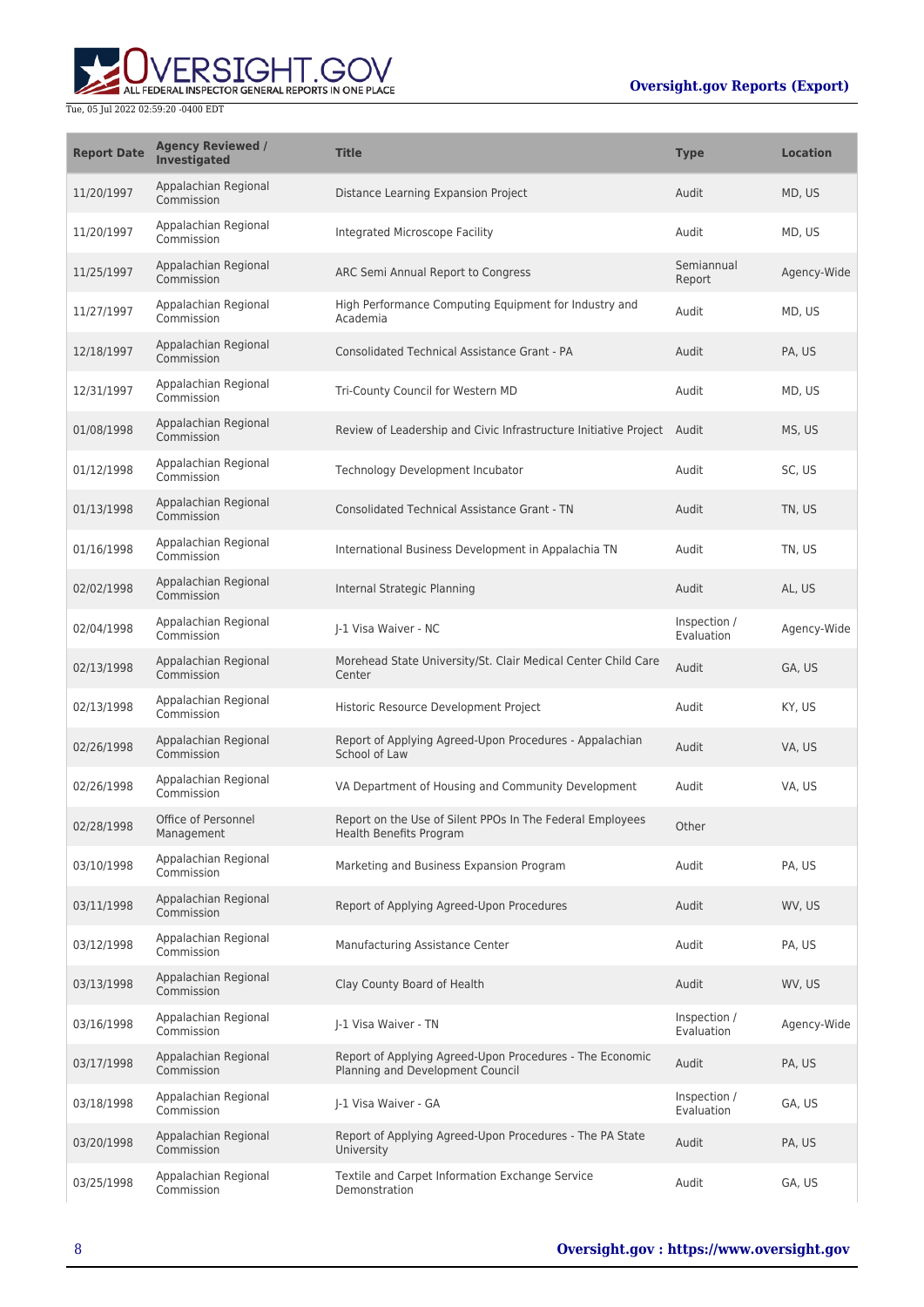

| <b>Report Date</b> | <b>Agency Reviewed /</b><br><b>Investigated</b> | <b>Title</b>                                                                        | <b>Type</b>                | <b>Location</b> |
|--------------------|-------------------------------------------------|-------------------------------------------------------------------------------------|----------------------------|-----------------|
| 03/26/1998         | Appalachian Regional<br>Commission              | Survey Report of ARC Grants Awarded for infrastructure<br>Project                   | Inspection /<br>Evaluation | DC, US          |
| 03/31/1998         | Appalachian Regional<br>Commission              | Customized Industrial Training                                                      | Audit                      | TN, US          |
| 03/31/1998         | Appalachian Regional<br>Commission              | DeKalb Solid Waste Landfill                                                         | Audit                      | MS, US          |
| 03/31/1998         | Appalachian Regional<br>Commission              | Kemper County Lake Assess Road                                                      | Audit                      | MS, US          |
| 03/31/1998         | Appalachian Regional<br>Commission              | Community Oriented Health Care Project                                              | Audit                      | WV, US          |
| 04/08/1998         | Appalachian Regional<br>Commission              | Report of Applying Agreed-Upon Procedures - Fay-Penn<br>Economic CouncilDecelopment | Audit                      | PA, US          |
| 04/13/1998         | <b>Federal Labor Relations</b><br>Authority     | Semiannual Report to Congress: October 1, 1997 - March 31,<br>1998                  | Semiannual<br>Report       | Agency-Wide     |
| 04/15/1998         | Appalachian Regional<br>Commission              | Deleware-Chenango-Madison-Otsego Career Academy                                     | Audit                      | NY, US          |
| 04/15/1998         | Appalachian Regional<br>Commission              | Northwest PA Regional Planning and Development<br>Commission                        | Audit                      | PA, US          |
| 04/15/1998         | Appalachian Regional<br>Commission              | Phase I, Equipment Project                                                          | Audit                      | KY, US          |
| 04/17/1998         | Appalachian Regional<br>Commission              | <b>Big Sandy Telecommunications Center Phases I</b>                                 | Audit                      | KY, US          |
| 04/24/1998         | Appalachian Regional<br>Commission              | Internationalization of KY Appalachian Counties                                     | Audit                      | KY, US          |
| 04/30/1998         | Appalachian Regional<br>Commission              | ARC Semi Annual Report to Congress                                                  | Semiannual<br>Report       | Agency-Wide     |
| 05/04/1998         | Appalachian Regional<br>Commission              | International Development Enhancement and Expansion<br>Project                      | Audit                      | WV, US          |
| 05/20/1998         | Appalachian Regional<br>Commission              | North GA Waste Management Project                                                   | Audit                      | GA, US          |
| 06/01/1998         | Appalachian Regional<br>Commission              | AL Export - A Targeted Export Assistance and Management<br>Training Program         | Audit                      | AL, US          |
| 06/17/1998         | Appalachian Regional<br>Commission              | I-1 Visa Waiver - VA                                                                | Inspection /<br>Evaluation | Agency-Wide     |
| 06/18/1998         | Appalachian Regional<br>Commission              | J-1 Visa Waiver - AL                                                                | Inspection /<br>Evaluation | Agency-Wide     |
| 07/07/1998         | Appalachian Regional<br>Commission              | J-1 Visa Waiver - KY                                                                | Inspection /<br>Evaluation | Agency-Wide     |
| 08/07/1998         | Appalachian Regional<br>Commission              | Consolidated Technical Assistance Grant - OH                                        | Audit                      | OH, US          |
| 08/10/1998         | Appalachian Regional<br>Commission              | J-1 Visa Waiver - OH                                                                | Inspection /<br>Evaluation | Agency-Wide     |
| 08/19/1998         | Appalachian Regional<br>Commission              | Interagency Day Care Center Project                                                 | Audit                      | OH, US          |
| 08/25/1998         | Appalachian Regional<br>Commission              | Controls over Contracts/Grants with Expired Performance<br>Periods                  | Inspection /<br>Evaluation | DC, US          |
| 09/22/1998         | Appalachian Regional<br>Commission              | Rural Action Leadership and Civic Development Inititative                           | Audit                      | OH, US          |
| 09/22/1998         | Appalachian Regional<br>Commission              | Review of Funds for Appalachian Industrial Retraining                               | Audit                      | OH, US          |
| 10/06/1998         | Appalachian Regional<br>Commission              | J-1 Visa Waiver - PA                                                                | Inspection /<br>Evaluation | Agency-Wide     |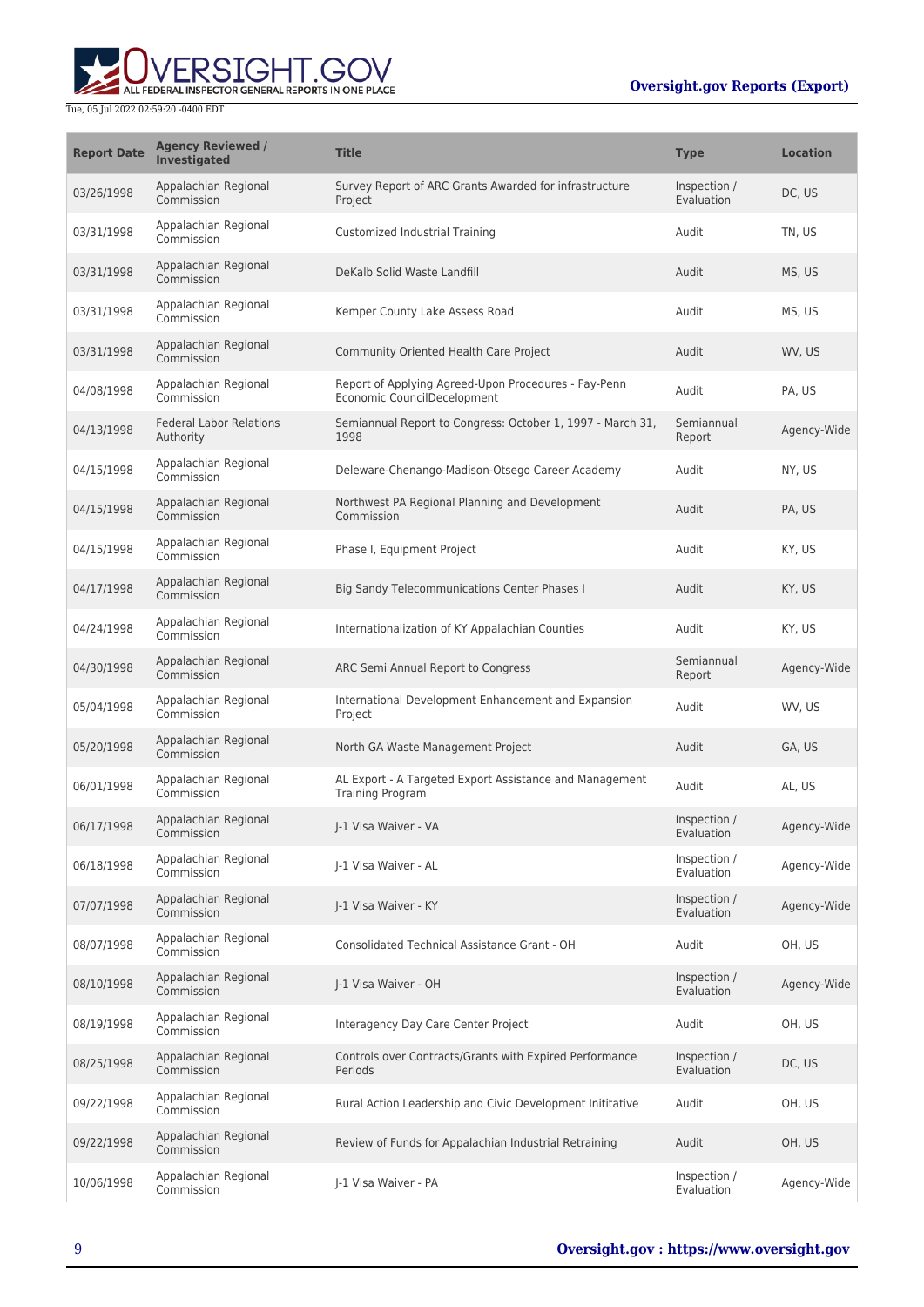# ALL FEDERAL INSPECTOR GENERAL REPORTS IN ONE PLACE

#### Tue, 05 Jul 2022 02:59:20 -0400 EDT

### **Oversight.gov Reports (Export)**

| <b>Report Date</b> | <b>Agency Reviewed /</b><br>Investigated    | <b>Title</b>                                                                                                                   | <b>Type</b>                | <b>Location</b>              |
|--------------------|---------------------------------------------|--------------------------------------------------------------------------------------------------------------------------------|----------------------------|------------------------------|
| 10/15/1998         | Appalachian Regional<br>Commission          | I-1 Visa Waiver - NY                                                                                                           | Inspection /<br>Evaluation | Agency-Wide                  |
| 10/30/1998         | <b>Federal Labor Relations</b><br>Authority | Semiannual Report to Congress: April 1, 1998 - September 30,<br>1998                                                           | Semiannual<br>Report       | Agency-Wide                  |
| 11/20/1998         | Appalachian Regional<br>Commission          | Enhancement of Business School Technology                                                                                      | Audit                      | MD, US                       |
| 11/20/1998         | Appalachian Regional<br>Commission          | Tri-Cities Appalachian International Trading Network                                                                           | Audit                      | TN, US                       |
| 11/20/1998         | Appalachian Regional<br>Commission          | ARC Semi Annual Report to Congress                                                                                             | Semiannual<br>Report       | Agency-Wide                  |
| 12/02/1998         | Appalachian Regional<br>Commission          | Appalachian International Business Center                                                                                      | Audit                      | NC, US                       |
| 02/23/1999         | Appalachian Regional<br>Commission          | <b>Consolidated Technical Assistance Grant - MS</b>                                                                            | Audit                      | $\bullet$ MS, US<br>• MS, US |
| 02/26/1999         | Appalachian Regional<br>Commission          | Review Report on Buckhorn Leadership Initiative                                                                                | Audit                      | KY, US                       |
| 03/10/1999         | Appalachian Regional<br>Commission          | Lake Cumberland Regional Justice and Victims Advocacy<br>Project                                                               | Audit                      | KY, US                       |
| 03/17/1999         | Appalachian Regional<br>Commission          | Controls over Contracts/Grants with Expired Performance<br>Periods                                                             | Inspection /<br>Evaluation | DC, US                       |
| 03/22/1999         | Appalachian Regional<br>Commission          | Review of Economic Development Information System                                                                              | Audit                      | SC, US                       |
| 03/22/1999         | Appalachian Regional<br>Commission          | Review of Telecommunications Adding Rural Counties to<br>AppNet                                                                | Audit                      | SC, US                       |
| 03/22/1999         | Appalachian Regional<br>Commission          | Review of Internet Training Facilities Project                                                                                 | Audit                      | SC, US                       |
| 03/24/1999         | Appalachian Regional<br>Commission          | Review of Science and Math to go Project                                                                                       | Audit                      | SC, US                       |
| 03/25/1999         | Appalachian Regional<br>Commission          | Review of the McCreary County Educational Development<br>Foundation                                                            | Audit                      | KY, US                       |
| 03/31/1999         | Office of Personnel<br>Management           | Semiannual Report to Congress October 1, 1998 - March 31,<br>1999                                                              | Semiannual<br>Report       | Agency-Wide                  |
| 03/31/1999         | Appalachian Regional<br>Commission          | Review of The Presbyterian Child Welfare Agency - Breathitt<br>Montessori Pre-School Relocation                                | Audit                      | KY, US                       |
| 03/31/1999         | Appalachian Regional<br>Commission          | Review of The Presbyterian Child Welfare Agency                                                                                | Audit                      | KY, US                       |
| 04/14/1999         | <b>Federal Labor Relations</b><br>Authority | Management Letter- Reviewing and Revising Pre 1995<br>Delegations of Authority, Memoranda of Understanding and<br>Instructions | Other                      | Agency-Wide                  |
| 04/22/1999         | Appalachian Regional<br>Commission          | J-1 Visa Waiver - AL                                                                                                           | Inspection /<br>Evaluation | Agency-Wide                  |
| 04/30/1999         | Appalachian Regional<br>Commission          | <b>GA RLF</b>                                                                                                                  | Audit                      | GA, US                       |
| 04/30/1999         | <b>Federal Labor Relations</b><br>Authority | Semiannual Report to Congress: October 1, 1998 - March 31,<br>1999                                                             | Semiannual<br>Report       | Agency-Wide                  |
| 05/05/1999         | Appalachian Regional<br>Commission          | Review of AL Strategic Plan for Telecommunications                                                                             | Audit                      | AL, US                       |
| 05/05/1999         | Appalachian Regional<br>Commission          | Review of Consolidated Technical Assistance Program                                                                            | Audit                      | AL, US                       |
| 05/14/1999         | Appalachian Regional<br>Commission          | Review of Debkilb County Tourism/Business Development<br>Center                                                                | Audit                      | AL, US                       |
| 05/26/1999         | Appalachian Regional<br>Commission          | Survey Report - Review of Jefferson County Distance Learning                                                                   | Audit                      | AL, US                       |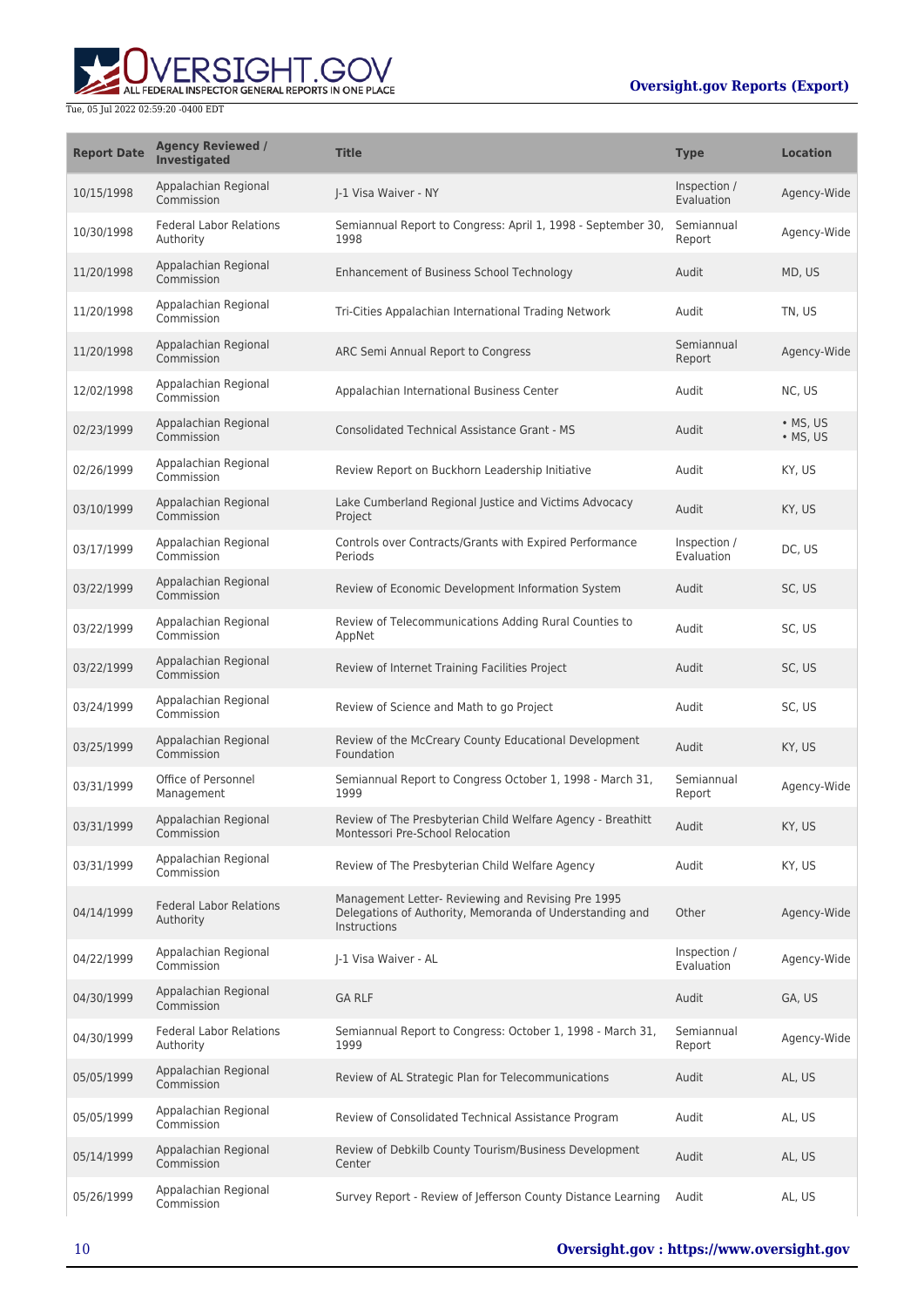

| <b>Report Date</b> | <b>Agency Reviewed /</b><br>Investigated    | <b>Title</b>                                                         | <b>Type</b>                | <b>Location</b> |
|--------------------|---------------------------------------------|----------------------------------------------------------------------|----------------------------|-----------------|
| 06/02/1999         | Appalachian Regional<br>Commission          | ARC Semi Annual Report to Congress                                   | Semiannual<br>Report       | Agency-Wide     |
| 07/01/1999         | Appalachian Regional<br>Commission          | Review of Entrepreneurial Education Project                          | Audit                      | GA, US          |
| 07/01/1999         | Appalachian Regional<br>Commission          | <b>Consolidated Technical Assistance Grant - WV</b>                  | Audit                      | WV, US          |
| 07/08/1999         | Appalachian Regional<br>Commission          | Southwest Regional Jail/Industrial Park Water Project                | Audit                      | WV. US          |
| 08/05/1999         | Appalachian Regional<br>Commission          | Survey of Timeliness of Claims Processing & Follow-up Action         | Inspection /<br>Evaluation | DC, US          |
| 08/25/1999         | Appalachian Regional<br>Commission          | J-1 Visa Waiver - NY                                                 | Inspection /<br>Evaluation | Agency-Wide     |
| 08/25/1999         | Appalachian Regional<br>Commission          | Training Tomorrow's Workforce                                        | Audit                      | KY, US          |
| 08/31/1999         | Appalachian Regional<br>Commission          | Northern Tier Regional Planning and Development Council              | Audit                      | PA, US          |
| 08/31/1999         | Appalachian Regional<br>Commission          | TN Quality Award Alliance Global Market Development Phase<br>Ш       | Audit                      | TN, US          |
| 09/03/1999         | Appalachian Regional<br>Commission          | <b>NC Technical Assistance</b>                                       | Audit                      | NC, US          |
| 09/15/1999         | Appalachian Regional<br>Commission          | PA Department of Community and Economic Development                  | Audit                      | PA, US          |
| 09/20/1999         | Appalachian Regional<br>Commission          | TN Regional Entrepreneurial initiative                               | Audit                      | TN, US          |
| 09/24/1999         | Appalachian Regional<br>Commission          | Rockcastle County Economic Development Initiative                    | Audit                      | KY, US          |
| 09/29/1999         | Appalachian Regional<br>Commission          | Grant Agreement Expenditures Audit NC                                | Audit                      | NC, US          |
| 09/30/1999         | Office of Personnel<br>Management           | Semiannual Report to Congress April 1, 1999 - September 30,<br>1999  | Semiannual<br>Report       | Agency-Wide     |
| 09/30/1999         | Appalachian Regional<br>Commission          | I-1 Visa Waiver - AL                                                 | Inspection /<br>Evaluation | Agency-Wide     |
| 09/30/1999         | Appalachian Regional<br>Commission          | Facilities Master Planning Project                                   | Audit                      | OH, US          |
| 09/30/1999         | Appalachian Regional<br>Commission          | Review of Rural Health and Wellness Program                          | Audit                      | KY, US          |
| 10/07/1999         | <b>Federal Labor Relations</b><br>Authority | Semiannual Report to Congress: April 1, 1999 - September 30,<br>1999 | Semiannual<br>Report       | Agency-Wide     |
| 10/20/1999         | Appalachian Regional<br>Commission          | OH University Southern Campus Technology Outreach Center             | Audit                      | OH, US          |
| 10/20/1999         | Appalachian Regional<br>Commission          | Review of Welding Laboratory/Classroom Project                       | Audit                      | NY, US          |
| 10/22/1999         | Appalachian Regional<br>Commission          | Review of Wrap Around Child Care Project                             | Audit                      | NY, US          |
| 10/27/1999         | Appalachian Regional<br>Commission          | Review of Southern Tier Rail Line Development Project                | Audit                      | NY, US          |
| 10/27/1999         | Appalachian Regional<br>Commission          | Review of Rail line Preservation Project                             | Audit                      | NY, US          |
| 10/28/1999         | Appalachian Regional<br>Commission          | Purchasing of Goods and Services                                     | Inspection /<br>Evaluation | DC, US          |
| 11/01/1999         | Appalachian Regional<br>Commission          | ARC Semi Annual Report to Congress                                   | Semiannual<br>Report       | Agency-Wide     |